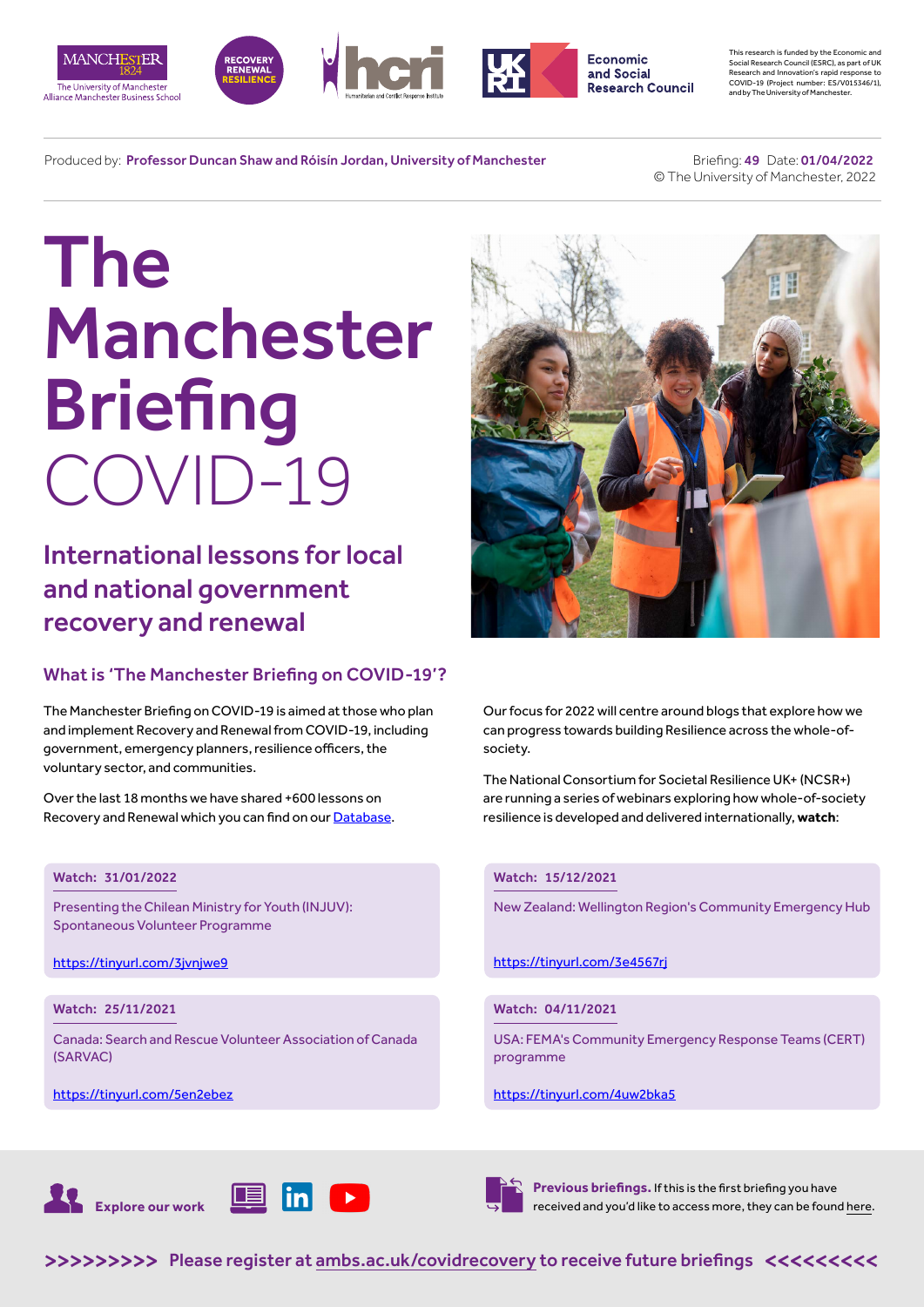# Operationalising ISO 22393: Seven steps to plan recovery and renewal

*Produced by Professor Duncan Shaw [\(duncan.shaw-2@manchester.ac.uk\)](mailto:duncan.shaw-2%40manchester.ac.uk?subject=) and David Powell [\(david.powell@manchester.ac.uk](mailto:david.powell%40manchester.ac.uk?subject=)), University of Manchester*

# 1. Introduction

The impacts of a major emergency can be intense and far-reaching for communities. Thinking about recovery starts before a crisis happens by preparing general plans to be tailored to the specific conditions encountered. That tailoring process happens while the crisis is ongoing so that recovery activities can begin quickly and at scale. [TMB 39](https://www.alliancembs.manchester.ac.uk/media/ambs/content-assets/documents/news/the-manchester-briefing-on-covid-19-b39-wb-5th-july-2021.pdf) detailed 'ISO 22393 – Guidelines for planning Recovery and Renewal' (2021)<sup>1</sup>, our project's international standard which provides a framework for planning Recovery and Renewal. This briefing introduces a new iteration of this international standard: 'Operationalising ISO 22393: Seven steps to plan recovery and renewal', which integrates additional insights and sets out operationalising ISO 22393 as a seven-step process to support implementation. The document provides guidance on how to assess the impacts of major emergencies and address those impacts by planning meaningful transactional recovery activities and transformational renewal initiatives.

In ISO 22393, **recovery is operational, transactional, and short-term activity to enhance preparedness following a crisis**. Those activities aim to prepare the system for the next emergency and initiate positive outcomes for communities. Beyond transactional activity, the crisis can create radical conditions that encourage the co-production of major strategic change; what is called "renewal". **Renewal is strategic, transformational, ambitious endeavour to build resilience following a crisis**. An example is communities collaborating to tackle chronic societal inequalities that fragment society. Renewal should enhance resilience following a crisis. Operationalising ISO 22393 describes the seven-step process to planning recovery and renewal as:



1 <https://www.iso.org/standard/50290.html>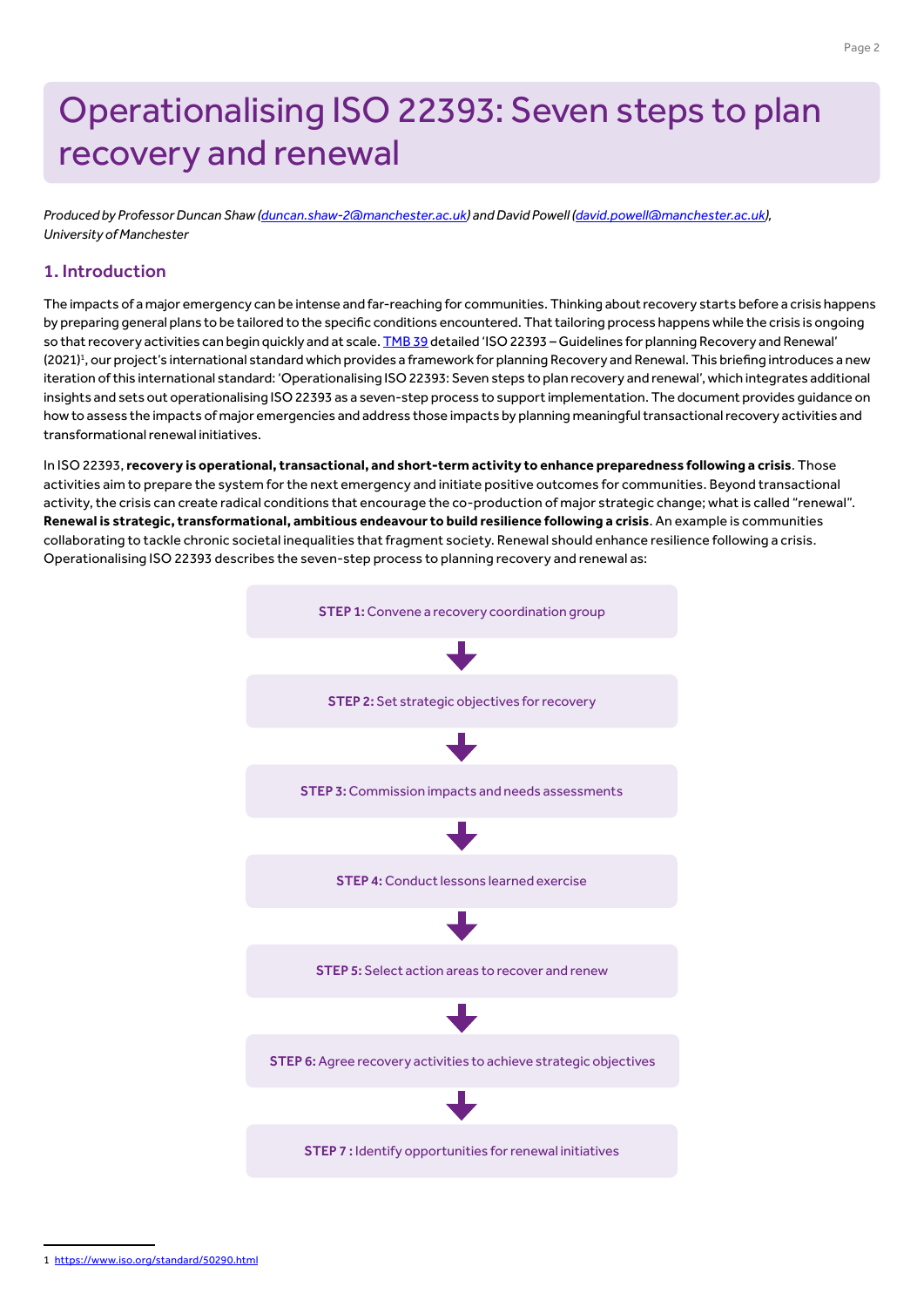This briefing will first detail the concepts of recovery and renewal, their differentiating factors, strategic areas for recovery and renewal, and the key enablers for successful implementation. We then expand the seven-step process presented in Figure 1 to provide the different activities that can support the operationalisation of each step. Supporting examples are provided in ISO22393 and are available on request which we hope will help to further support planning and implementation processes.

# 2. Concepts in recovery and renewal

## 2.1 Principles of recovery

| <b>Enhance preparedness</b> | design positive outcomes to enhance readiness for a future emergency by addressing the impacts of the<br>crisis and the fragilities and opportunities it has exposed              |
|-----------------------------|-----------------------------------------------------------------------------------------------------------------------------------------------------------------------------------|
| <b>Reinstate operations</b> | get affected parts of the system back working again (e.g. services, businesses, schools)                                                                                          |
| <b>Social process</b>       | supporting communities towards the management of their own immediate future in a way that recognizes<br>their different needs and priorities                                      |
| <b>Evidence-led</b>         | recovery based on a detailed appreciation of what happened during the crisis, its impacts, and where<br>transactional change is needed                                            |
| <b>Short-term actions</b>   | a series of transactional activity delivered by an organization or by a small group of collaborating<br>organizations                                                             |
| Pace                        | depends on the residual impact of the crisis, ongoing demands, backlogs, fatigue, and continuing supply<br>difficulties                                                           |
| <b>Begins</b>               | thinking during preparedness phase so recovery can begin as soon as feasible                                                                                                      |
| <b>Identify activities</b>  | view preparedness to assess where the system can be made more ready for other crises or future waves of<br>the same crisis, such as by replenishing and pre-positioning resources |

## 2.2 Principles of renewal

| <b>Transformation</b>        | focuses on ambitious change to bring significant improvements, e.g. create a more resilient society<br>through equality and prosperity                                                                                                                          |
|------------------------------|-----------------------------------------------------------------------------------------------------------------------------------------------------------------------------------------------------------------------------------------------------------------|
| Co-develops                  | designs with communities the vision of new foundations to deal with strategic impacts and opportunities<br>created by the crisis                                                                                                                                |
| <b>New foundations</b>       | recognizes that a crisis has compromised societal foundations (e.g. exacerbated inequalities) which are<br>now insufficient on which to rebuild                                                                                                                 |
| <b>Holistic</b>              | addresses enduring human, physical, environmental, and economic strategic impacts through a complex<br>social, developmental, and political approach that takes an interdisciplinary view of the system                                                         |
| <b>Complex interventions</b> | addresses impacts and opportunities that are so intractable, complex, far-reaching and multi-perspective<br>that complex interventions and wider partners are needed                                                                                            |
| <b>Pause</b>                 | begins with a period of pause to appreciate what has happened, giving time for initial healing, thinking and<br>wider strategic partners to be established                                                                                                      |
| Coordinated                  | continues with a period of multiple strategic partners working to implement transformational initiatives<br>that are coordinated                                                                                                                                |
| <b>Strategic partners</b>    | including: national government and departments; sub-national and local government partners; local<br>communities, including small place-based community organizations and local initiatives; individual<br>organizations; and individual members of the public. |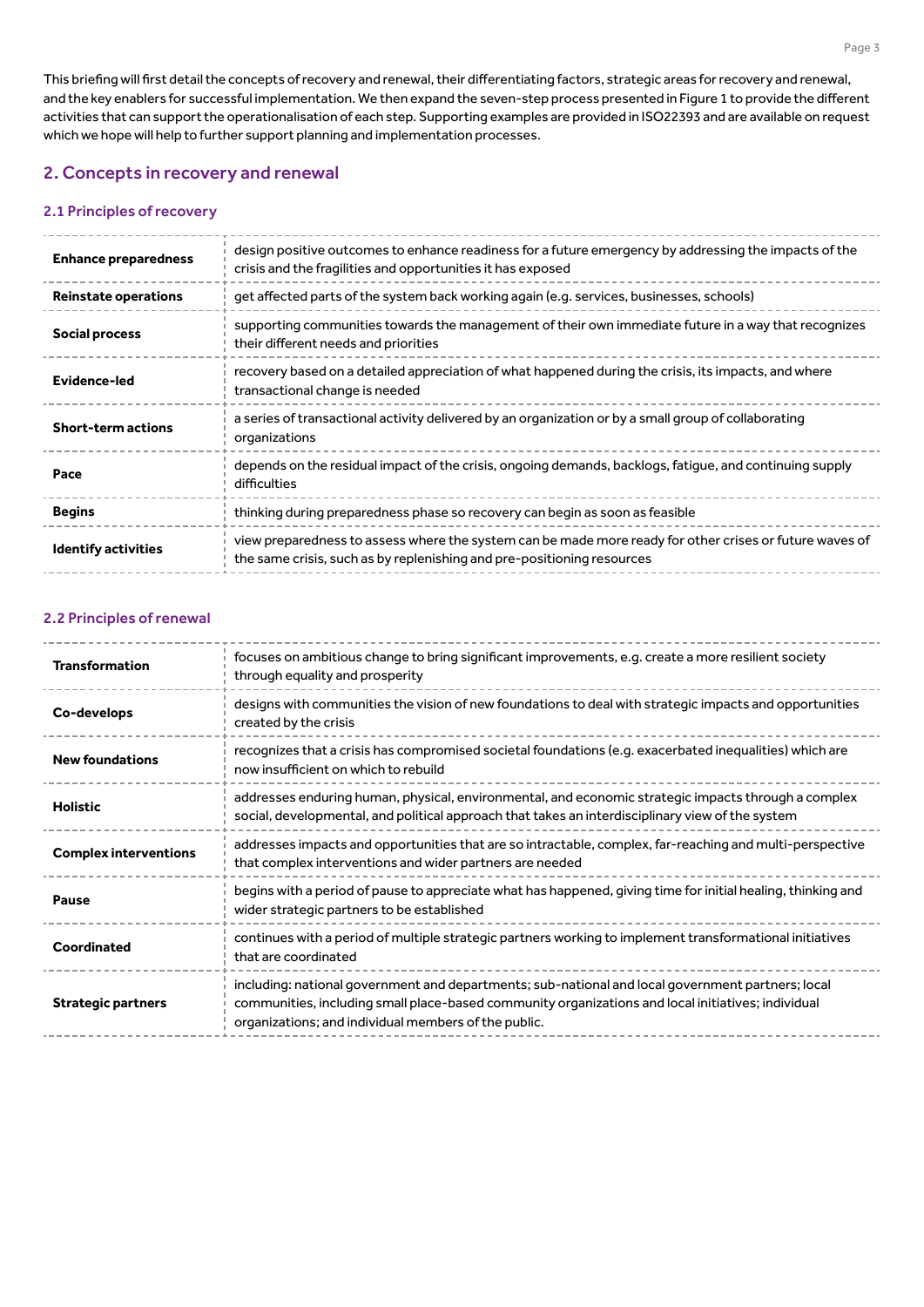# 2.3 Differentiating recovery and renewal

# Recovery and renewal are different and should be viewed as different. Those differences include:

| <b>Differentiators</b>                      | <b>Recovery</b>                                                              | <b>Renewal</b>                                                                           |
|---------------------------------------------|------------------------------------------------------------------------------|------------------------------------------------------------------------------------------|
| Activities designed under the authority of: | Recovery Coordination Group formed of<br>local resilience partners           | community, political and strategic leaders                                               |
| Role of authority to design activities:     | coordinate information gathering, design,<br>monitor activity implementation | co-produce community and political<br>alignment behind an ambitious vision for<br>change |
| Activities based on:                        | understanding impacts of the crisis on local<br>communities and services     | prioritizing the widest strategic impacts<br>and opportunities revealed by the crisis    |
| Type of problems being addressed:           | discrete and comparatively straightforward                                   | systemic, complex, and political                                                         |
| Type of actions being designed:             | limited scope contained to an organization                                   | broad scope interwoven across multiple<br>partners                                       |
| Actions delivered by:                       | single organization or small group of<br>resilience partners                 | wider set of partners including resilience,<br>economic, society, healthcare, etc.       |
| Type of activity:                           | transactional                                                                | transformational                                                                         |
| Example of enablers for action:             | an organization's will and resource                                          | a strategic partnership's collective<br>ambition for transformational change             |

# 2.4 Identifying topics for recovery and renewal

Thinking about recovery and renewal should cover at least six topics:

| <b>Communities</b>                                                                                                                                                                             | Economic                                                                                                                                                                                                                                                                        | Infrastructure                                                                                                                                                                                                                                                                                |
|------------------------------------------------------------------------------------------------------------------------------------------------------------------------------------------------|---------------------------------------------------------------------------------------------------------------------------------------------------------------------------------------------------------------------------------------------------------------------------------|-----------------------------------------------------------------------------------------------------------------------------------------------------------------------------------------------------------------------------------------------------------------------------------------------|
| Vulnerable people<br>Volunteers<br>Community participation<br>Public protection<br>٠<br>Emergency housing (incl homeless)<br>٠<br>Welfare (incl social care)<br>Education & skills<br>Cultural | Economic strategy (national &<br>$\blacksquare$<br>local)<br>Business regeneration/<br>rejuvenation<br>Public sector support mechanisms<br>$\blacksquare$<br>Voluntary, community & social<br>enterprise sector<br>Personal finance<br>Innovation<br>٠<br>Labour/workforce<br>٠ | Infrastructure providers<br>٠<br>Infrastructure customers<br>Energy (utilities)<br>٠<br>Telecommunications (incl digital)<br>Urban & rural infrastructure<br>Transport<br>Waste management<br>Supply chain & logistics                                                                        |
| <b>Environment</b>                                                                                                                                                                             | <b>Health</b>                                                                                                                                                                                                                                                                   | <b>Governance</b>                                                                                                                                                                                                                                                                             |
| Spatial planning (incl public spaces)<br>Environmental health<br>Living sustainably<br>Resilience to climate change                                                                            | Healthcare<br>$\blacksquare$<br>Public health & wellbeing (incl.<br>$\blacksquare$<br>psycho-social supports)<br>Excess death management<br>٠<br>Connectivity between health & the<br>wider system                                                                              | Legislation, policy, quidance<br>Information & data<br>$\blacksquare$<br>Resourcing & financial frameworks<br>Partnerships & coordination<br>$\blacksquare$<br>(national, subnational, local)<br>Strategic communications<br>$\blacksquare$<br>Governance of delivering Recovery<br>& Renewal |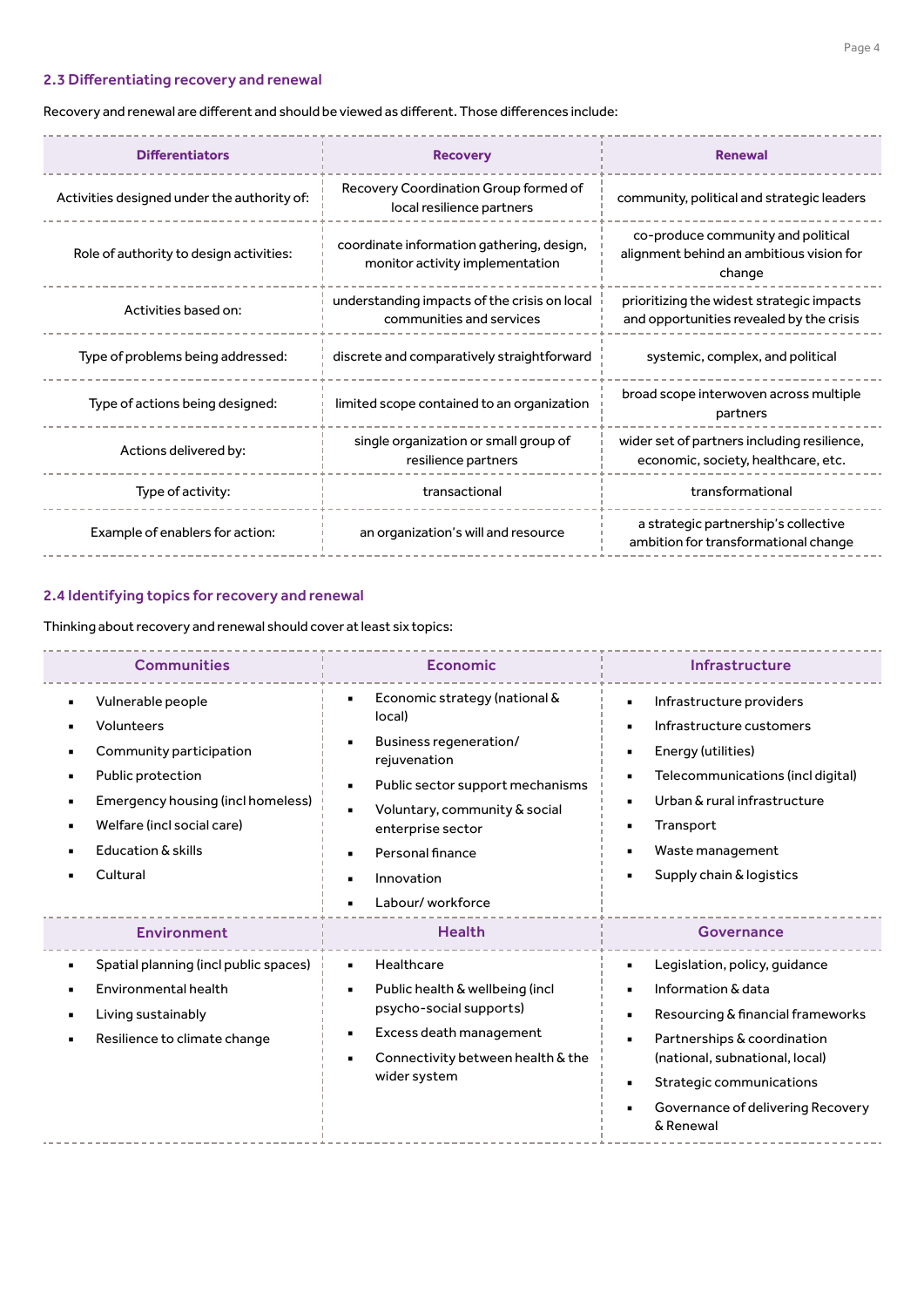#### 2.5 Cross-cutting systemic themes for planning recovery and renewal

Cutting-across the six topics in 2.4, there are five systemic themes to be considered when planning recovery and renewal:

| people       | involved in the crisis, including those who are affected (e.g. vulnerable people) and who respond (e.g.<br>crisis-related staff and volunteers)                 |
|--------------|-----------------------------------------------------------------------------------------------------------------------------------------------------------------|
| places       | locations affected by the crisis, including areas with infrastructure (e.g. health and care systems) and of<br>human activity (e.g. where people live and work) |
| processes    | those affected by the crisis, including providing services (e.g. for affected people) and ways of working (e.g.<br>rules and procedures)                        |
| power        | formal and informal influence from strategic partners                                                                                                           |
| partnerships | relationships developed that support the ability to act collaboratively                                                                                         |
|              |                                                                                                                                                                 |

#### 3. Seven steps in planning recovery and renewal

#### Step 1: Convene a recovery coordination group

Convene a group in the early stages of the emergency to think about recovery and identify renewal opportunities. This will enable the ongoing emergency response to inform RCG, and response to complement recovery. This group, called the recovery coordination group (RCG) should:

- set strategic objectives for recovery (see Step 2)
- commission impact and needs assessments (see Step 3)
- conduct lessons learned exercise (see Step 4)
- selection action areas to recover and renew (see Step 5)
- agree recovery activities to achieve strategic objectives (see Step 6)
- identify opportunities for renewal initiatives (see Step 7)

Example 'Terms of Reference' for RCG are provided in ISO 22393 and are available on request.

#### Step 2: Set strategic objectives for recovery

The members of RCG should discuss and agree the strategic objectives for recovery, including to:

- assure preparedness for the next emergency (e.g. deliver statutory duties, learn lessons)
- restore operations to an acceptable state (e.g. repatriation, salvage)
- address emerging impacts and needs as informed by impact and needs assessments
- communicate for recovery, including reporting to, and engaging with, stakeholders
- recommend renewal opportunities
- commemorate, remember loss, and recognise contributions
- exit recovery by moving to business-as-usual and handing over to renewal

Example strategic objectives are provided in ISO 22393 and are available on request.

#### Step 3: Commission impacts and needs assessments

RCG should commission impacts and needs assessments (INAs) to understand the:

- impacts of the emergency (i.e. direct and indirect consequences of the incident)
- needs that prevailed before the emergency happened but can be addressed through recovery and renewal

#### To conduct INAs, RCG should:

- identify the topic and scope of the INAs
- decide who to involve in each INA
- use a template to collect information from affected groups
- calculate the net economic loss of the emergency